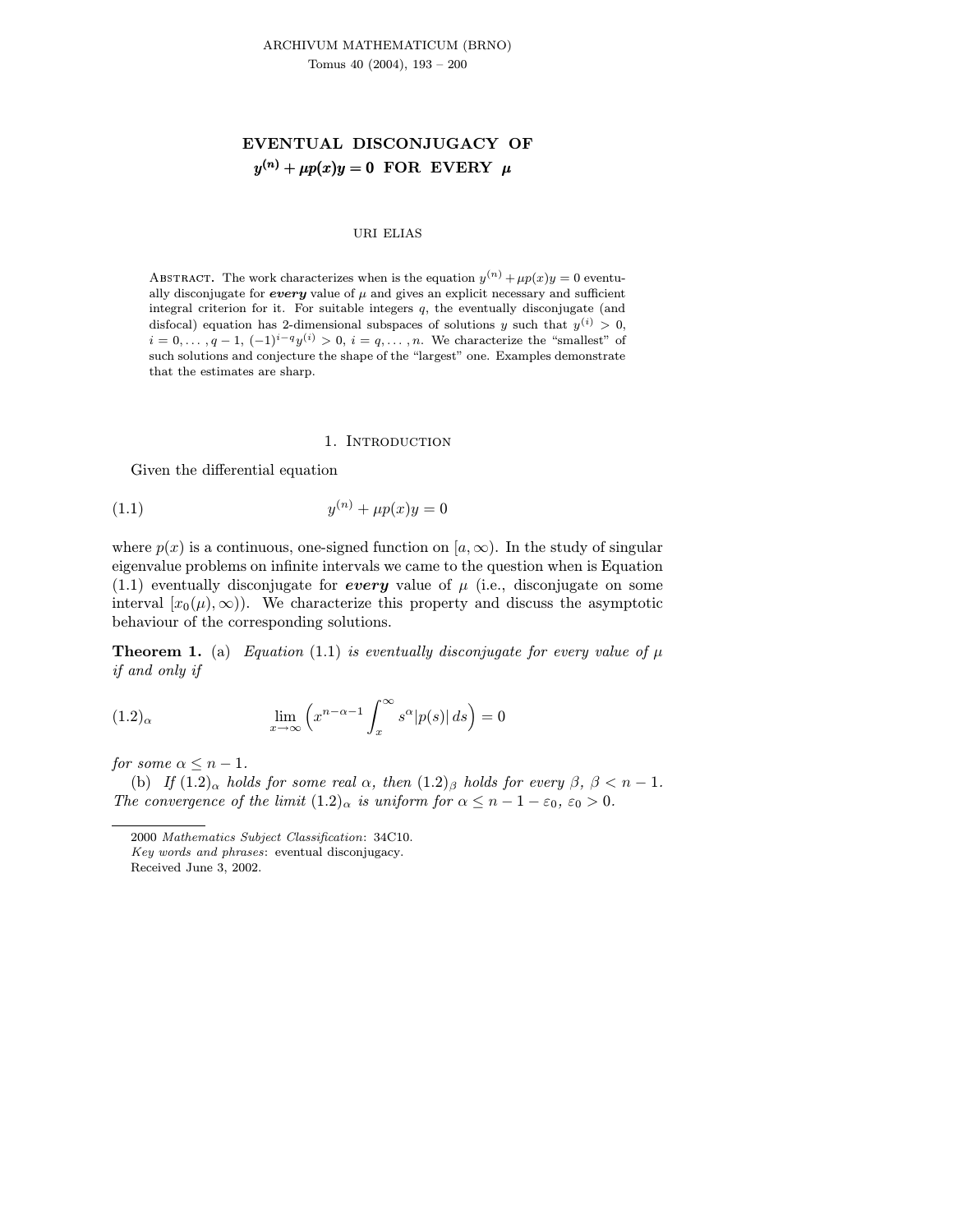For  $\alpha < n-1$ ,  $\beta = n-1$  the implication  $(1.2)_{\alpha} \rightarrow (1.2)_{\beta}$  is in general false.

 $\alpha = n - 1$  plays a special role in  $(1.2)_{\alpha}$ . Indeed, for  $\alpha = n - 1$ ,  $(1.2)_{\alpha}$  reduces into the integrability condition

(1.3) 
$$
\int^{\infty} s^{n-1} |p(s)| ds < \infty,
$$

which is a well known necessary and sufficient condition for every solution of Equation (1.1) to be asymptotic to some polynomial. See [Ea, p. 45]. Some equations which satisfy  $(1.2)_{\alpha}$  for all  $\alpha < n-1$  but do not satisfy  $(1.3)$  are

(1.4) 
$$
y^{(n)} + \frac{\mu}{x^n \log^q x} y = 0, \qquad 0 < q \le 1,
$$

since  $x^{n-\alpha-1} \int_x^{\infty} s^{\alpha} (s^n \log^q s)^{-1} ds \sim \log^{-q} x/(n-\alpha-1)$  as  $x \to \infty$ .

Now we turn to the shape of the solutions of our equation. If Equation (1.1) is eventually disconjugate then for every solution  $y$  there exists an integer  $k$ ,  $(-1)^{n-k}\mu p(x) < 0$ , such that

(1.5) 
$$
y^{(i)} > 0, \qquad i = 0, ..., k - 1,
$$

$$
(-1)^{i-k}y^{(i)} > 0, \qquad i = k, ..., n - 1, \qquad x_0 \le x < \infty.
$$

This is equivalent to the  $(k, n - k)$ -disfocality if Equation (1.1) on  $[x_0, \infty)$ . Any solution which satisfies (1.5) is bounded, of course, by

$$
0 < Ax^{k-1} \le y(x) \le Bx^k, \qquad x_0 \le x < \infty.
$$

Moreover, it is known that there exists a two dimensional subspace of solutions which satisfy (1.5), and a basis  $\{y_{k-1}(x), y_k(x)\}\$  may be chosen so that  $y_{k-1}/y_k \rightarrow$ 0 as  $x \to \infty$ . See [Ki], [E1, Chapter 8]. This is easily observed for the Euler's equation  $y^{(n)} + cx^{-n}y = 0$  with small c, where  $y_{k-1} = x^{r_{k-1}}$ ,  $y_k = x^{r_k}$ , respectively, with  $k - 1 < r_{k-1} < r_k < k$ .

When  $(1.3)$  happens to hold and all solutions are asymptotically polynomials, the pair of solutions  $y_{k-1}$ ,  $y_k$  are asymptotic to  $x^{k-1}$  and  $x^k$ , respectively. Here we estimate the solutions of Equation (1.1) when only  $(1.2)_{\alpha}$  holds.

**Theorem 2.** Suppose that  $(1.2)_{\alpha}$  holds for some  $\alpha$  and let k,  $1 \leq k \leq n-1$  be a fixed integer such that  $(-1)^{n-k} \mu p(x) < 0$ . There exists a solution  $u = u(x, \mu)$  of Equation (1.1) such that for every  $\gamma > k - 1$ ,

(1.6) 
$$
0 < Ax^{k-1} \le u(x,\mu) \le Bx^{\gamma}, \qquad x \ge x_0(\gamma).
$$

 $u$  is of course the "small" solution which satisfies  $(1.5)$ . For the "large" solution we conjecture:

**Conjecture.** Let  $(1.2)_{\alpha}$  hold for some  $\alpha$  and let k be a fixed integer such that  $(-1)^{n-k}\mu p(x) < 0$ . There exists a solution  $v = v(x, \mu)$  of Equation (1.1) such that for every  $\delta < k$ ,

$$
(1.7) \t 0 < Cx^{\delta} \le v(x,\mu) \le Dx^{k}, \t x \ge x_0(\gamma).
$$

In spite of the similarity to Theorem 2, we don't know to prove this conjecture. The examples of the last section demonstrate that the estimate  $(1.6)$ ,  $(1.7)$ 

cannot been improved too much.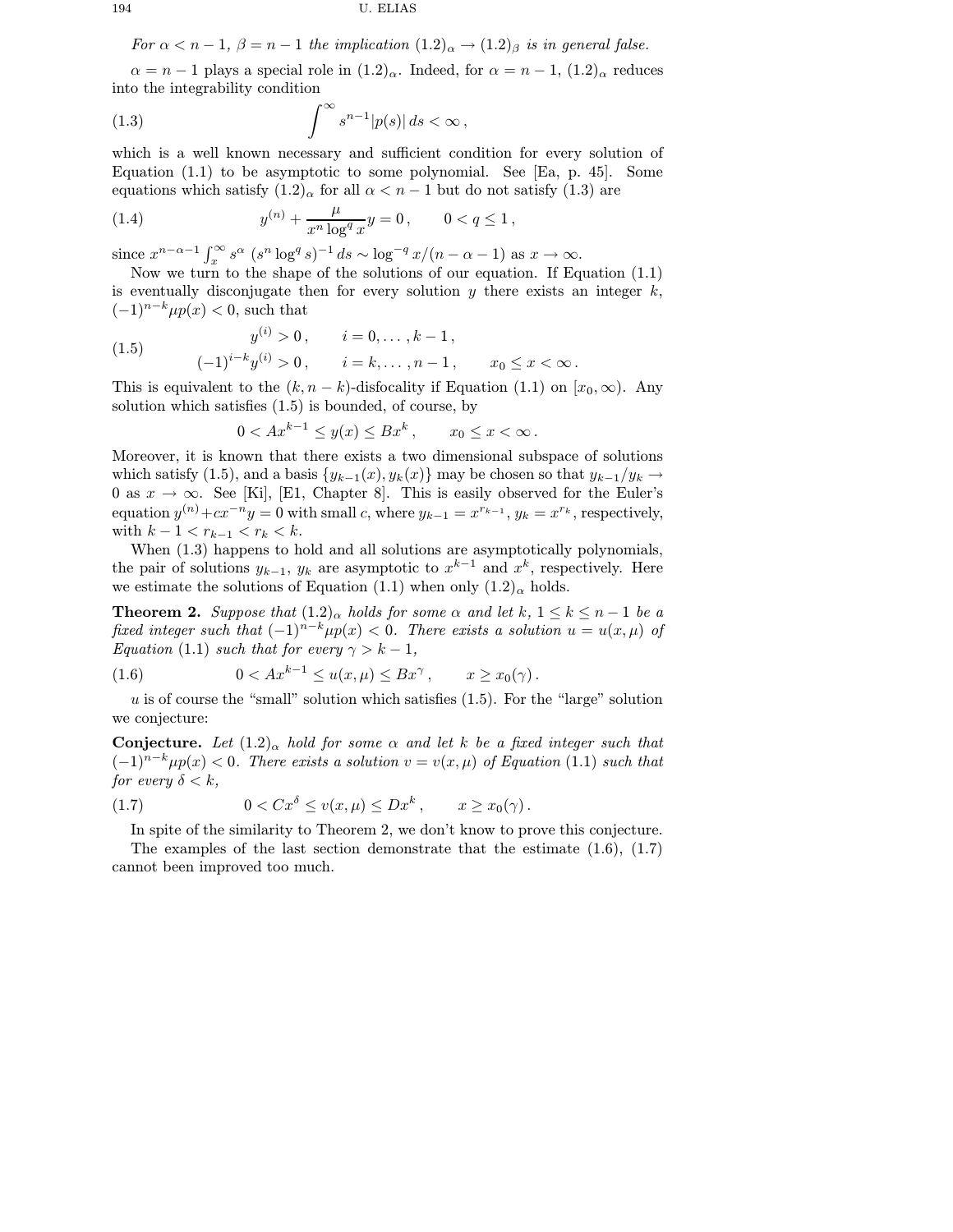## 2. Proofs

Nonoscillation for every  $\mu$  has several equivalent appearances:

(a) Equation (1.1) is eventually disconjugate for every value of  $\mu$ .

(b) For every integer  $k, 1 \leq k \leq n-1$ , Equation (1.1) is eventually  $(k, n-k)$ disfocal for every value of  $\mu$ .

(c) For some integer k,  $1 \leq k \leq n-1$ , Equation (1.1) is eventually  $(k, n-k)$ disfocal for every value of  $\mu$ .

Note that for convenience (b) is formulated for 'every  $k$ ', but practically only the integers k such that  $(-1)^{n-k} \mu p(x) < 0$  are relevant. For values of k of the opposite parity,  $(k, n - k)$ -disfocality is trivial.

The equivalence (a)  $\leftrightarrow$  (b) is well known and (b)  $\rightarrow$  (c) is self evident, so only  $(c) \rightarrow (b)$  is to be proved. To show this, we utilize the following result ([E2], [E1, Chapter 7]):

If Equation (1.1) is  $(k, n - k)$ -disfocal on an interval I and  $1 \leq \ell \leq k, \ell \equiv$  $k \text{(mod2)}$ , then the equation

(2.1) 
$$
y^{(n)} + \mu \left( \binom{n-1}{k} / \binom{n-1}{\ell} \right) p(x) y = 0
$$

is  $(\ell, n - \ell)$ -disfocal on the same interval. If  $n - 1 \ge \ell \ge k$ ,  $\ell \equiv k \pmod{2}$ , then the equation

(2.2) 
$$
y^{(n)} + \mu \left( \binom{n-1}{k-1} / \binom{n-1}{\ell-1} p(x) y = 0 \right)
$$

is  $(\ell, n - \ell)$ -disfocal there.

By (c), Equation (1.1) is  $(k, n-k)$ -disfocal for any  $\mu$  on some  $[x_0(\mu), \infty)$ . Applying the last remark for any  $\ell, \ell \equiv k \pmod{2}$ , equation (1.1) is also  $(\ell, n-\ell)$ -disfocal on some other ray  $[x_0(\mu'), \infty)$ , with a suitable  $\mu'$  which is determined by (2.1) or by  $(2.2)$ . Thus  $(c)$  implies  $(b)$ .

**Proof of Theorem 1.** We begin with part (b) which explains the relations among the limits  $(1.2)_{\alpha}$  for various values of  $\alpha$ .

If  $(1.2)_{\alpha}$  holds for some  $\alpha$ ,  $(1.2)_{\beta}$  evidently holds for  $\beta < \alpha$  since

$$
x^{n-\beta-1} \int_x^{\infty} s^{\beta} |p(s)| ds = x^{n-\alpha-1} \int_x^{\infty} \left(\frac{s}{x}\right)^{\beta-\alpha} s^{\alpha} |p(s)| ds
$$

and  $(s/x)^{\beta-\alpha} \leq 1$  for  $s \geq x, \beta < \alpha$ .

Now we go the opposite way: Given that  $x^{n-\alpha-1}\int_x^{\infty} s^{\alpha} |p(s)| ds < \varepsilon$  for  $x \geq x_0$ , we calculate  $(1.2)$ <sub>β</sub> with  $\beta = \alpha + 1$ , assuming that  $\beta = \alpha + 1 < n - 1$ . For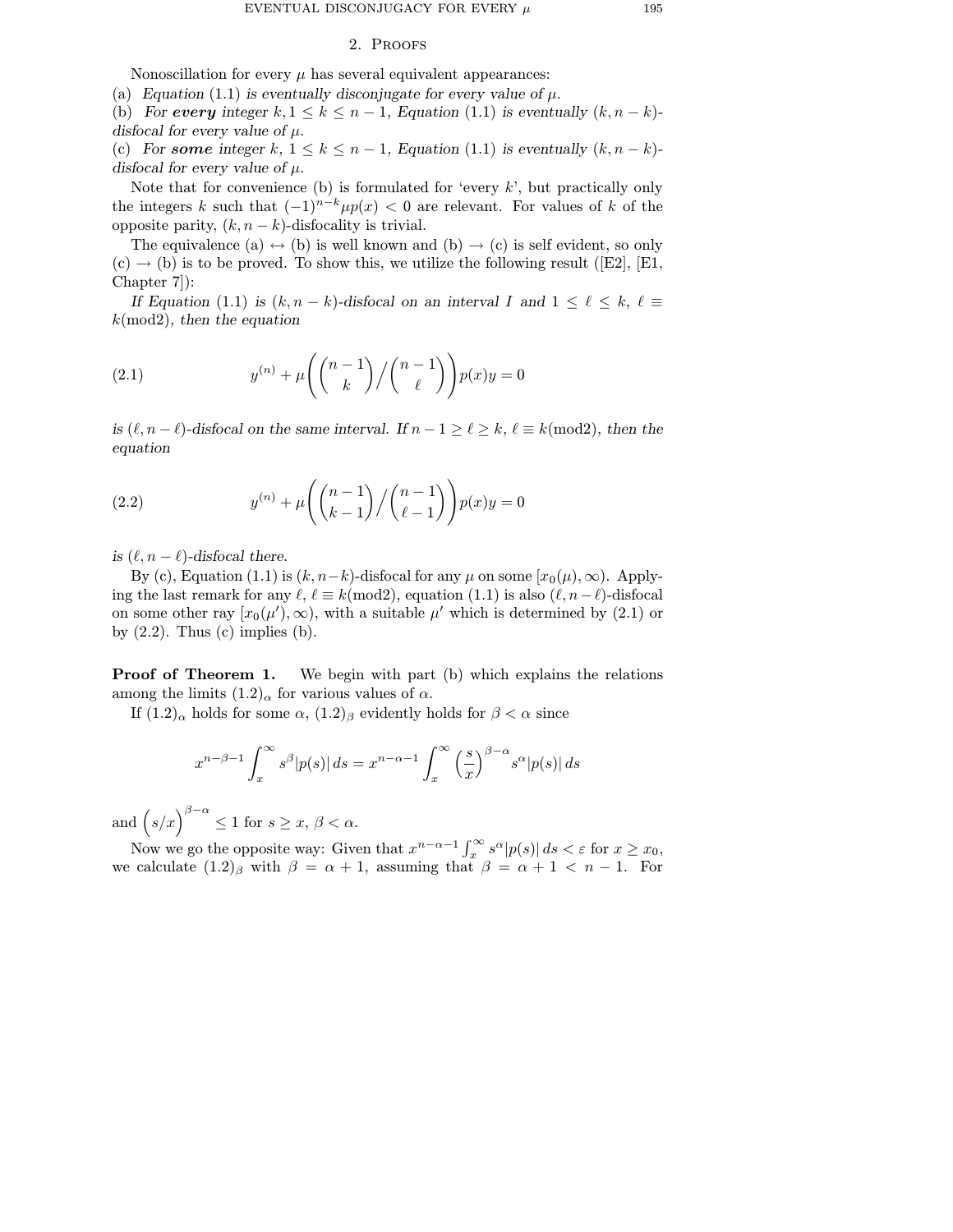### 196 U. ELIAS

every finite b,  $x^{n-\alpha-2} \int_x^b s^{\alpha+1} |p(s)| ds$  is integrated by parts with  $f(s) = s$ ,  $f' = 1$ ,  $g'(s) = s^{\alpha} |p(s)|, g(s) = - \int_s^{\infty} \tau^{\alpha} |p(\tau)| d\tau$ 

$$
x^{n-\alpha-2} \int_{x}^{b} s^{\alpha+1} |p(s)| ds
$$
  
=  $x^{n-\alpha-2} \Big[ -s \int_{s}^{\infty} \tau^{\alpha} |p(\tau)| d\tau \Big|_{s=x}^{b} - \int_{x}^{b} 1 \Big( -\int_{s}^{\infty} \tau^{\alpha} |p(\tau)| d\tau \Big) ds \Big]$   
=  $x^{n-\alpha-2} \Big[ -b \int_{b}^{\infty} \tau^{\alpha} |p(\tau)| d\tau + x \int_{x}^{\infty} \tau^{\alpha} |p(\tau)| d\tau + \int_{x}^{b} \Big( \int_{s}^{\infty} \tau^{\alpha} |p(\tau)| d\tau \Big) ds \Big]$ 

Since  $x^{n-\alpha-1}\int_x^\infty s^\alpha |p(s)| ds < \varepsilon$  for  $x \ge x_0$ , and since  $n-\alpha-1 > 1$ , we let  $b \to \infty$ and get that for  $x > x_0$ 

$$
x^{n-\alpha-2} \int_x^{\infty} s^{\alpha+1} |p(s)| ds
$$
  
=  $x^{n-\alpha-2} \Big[ x \int_x^{\infty} \tau^{\alpha} |p(\tau)| d\tau + \int_x^{\infty} \Big( \int_s^{\infty} \tau^{\alpha} |p(\tau)| d\tau \Big) ds \Big]$   
 $\leq x^{n-\alpha-2} \Big[ x \int_x^{\infty} \tau^{\alpha} |p(\tau)| d\tau + \int_x^{\infty} \frac{\varepsilon}{s^{n-\alpha-1}} ds \Big]$   
 $< \varepsilon + \frac{\varepsilon}{n-\alpha-2} = \varepsilon \frac{n-\beta}{n-\beta-1}.$ 

This verifies  $(1.2)_{\alpha} \rightarrow (1.2)_{\beta}$  for  $\beta = \alpha + 1 < n - 1$  and that the convergence of the limit  $(1.2)$ <sub>β</sub> is uniform for  $\beta \leq n-1-\varepsilon_0$ .

By combining these two types of steps we arrive from any given  $\alpha$  to any  $\beta$ ,  $\beta < n-1$ .

Now we turn to part (a). According to Theorems 2.8, 2.9 of [KC], if

$$
\limsup_{x \to \infty} \left( x \int_x^{\infty} s^{n-2} |p(s)| \, ds \right) > c_n
$$

where  $c_n$  is a certain, explicitly known positive constant, then the equation  $y^{(n)}$  +  $p(x)y = 0$  has an oscillatory solution. If Equation (1.1) has no oscillatory solutions for any  $\mu$ , it is necessary that

$$
\lim_{x \to \infty} x \int_x^{\infty} s^{n-2} |p(s)| ds = 0.
$$

By virtue of the proved above this implies that  $(1.2)_{\alpha}$  holds for every  $\alpha < n-1$ and the necessity part is proved.

To prove the sufficiency of  $(1.2)_{\alpha}$ , recall Lemma 1.6, Lemma 1.18 and Lemma 1.19 of [KC]: If  $y^{(n)} + P(x)y = 0$  is  $(q, n - q)$ -disfocal on  $[x_0, \infty)$  and  $\int_x^{\infty} s^{q-1}$  $|P(s)| ds \geq \int_x^{\infty} s^{q-1} |p(s)| ds$ , then also equation  $y^{(n)} + p(x)y = 0$  is  $(q, n - q)$ --disfocal there.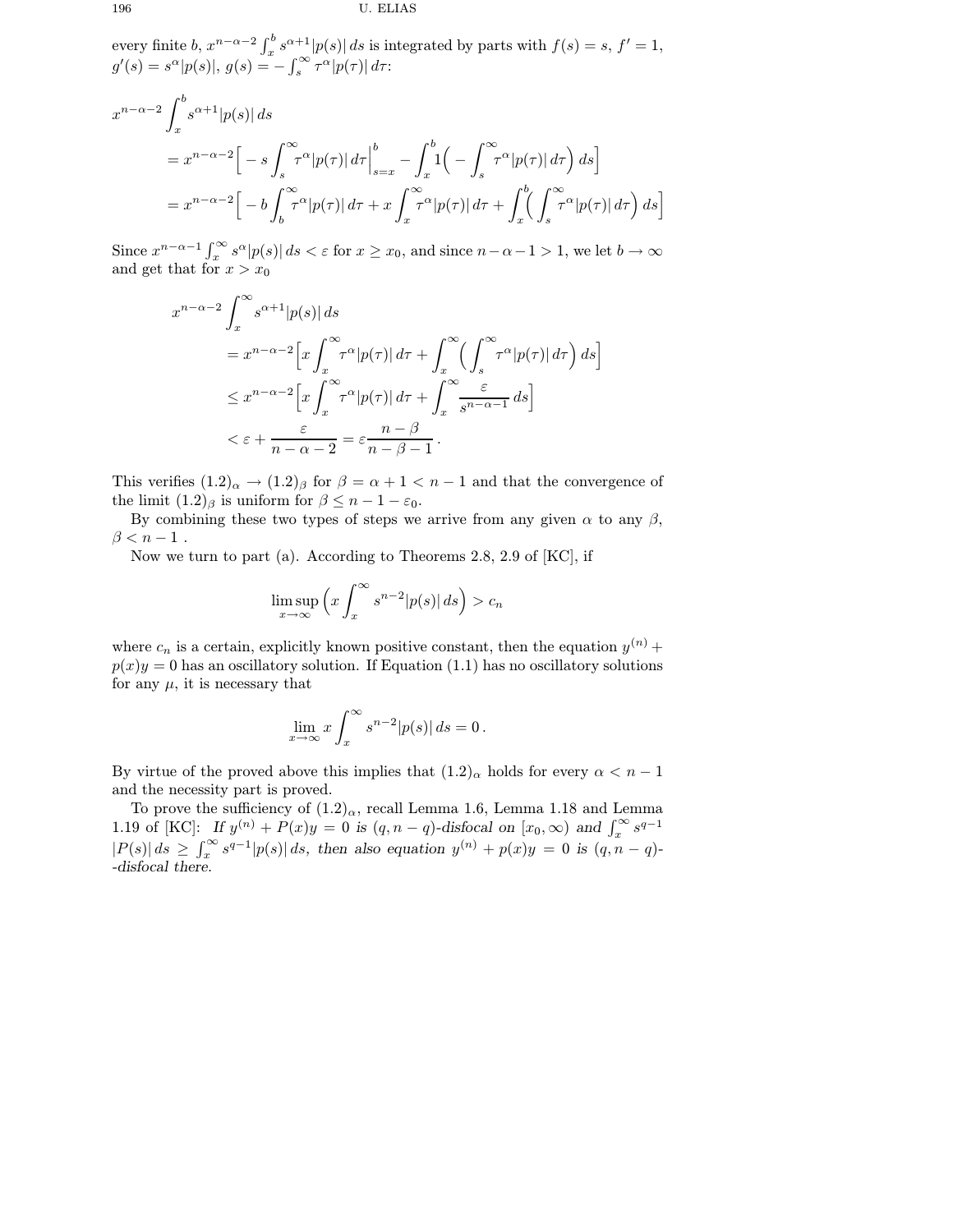Euler's equation  $y^{(n)} + cx^{-n}y = 0$  is eventually  $(q, n-q)$ -disfocal for well known values of c. So, with  $P(x) = cx^{-n}$ , we get that

(2.3) 
$$
\int_{x}^{\infty} s^{q-1} |p(s)| ds \leq \frac{|c|}{n-q} x^{-n+q}
$$

is a sufficient condition for the eventual  $(q, n - q)$ -disfocality of  $y^{(n)} + p(x)y = 0$ .

Now, if  $(1.2)_{\alpha}$  holds for some  $\alpha$ , then it is clear that  $(1.2)_{\beta}$  also holds for  $\beta = q - 1 < n - 1$ , i.e.,  $x^{n-q} \int_x^{\infty} s^{q-1} |p(s)| ds \rightarrow 0$ . Consequently (2.3) is satisfied for large values of x and the sufficiency part of Theorem 1 is completed.  $\square$ 

Proof of Theorem 2. This theorem considers the asymptotic behavior of the solutions of Equation (1.1) when  $(1.2)_{\alpha}$  holds (but not necessarily  $(1.3)$ ).

The required solution of (1.1) will be obtained as a solution of the integral equation

(2.4)  

$$
y(x) = (x - x_1)^{k-1} + (-1)^{n-k-1} \int_{x_1}^x \frac{(x - \tau)^{k-1}}{(k-1)!}
$$

$$
\times \left( \int_{\tau}^{\infty} \frac{(s - \tau)^{n-k-1}}{(n-k-1)!} \mu p(s) y(s) ds \right) d\tau.
$$

A straightforward differentiation of (2.4) shows that its solution satisfies Equation  $(1.1)$ . Moreover, if y is a positive solution of  $(2.4)$  then

(2.5) 
$$
y^{(k)}(x) = (-1)^{n-k-1} \int_x^{\infty} \frac{(s-x)^{n-k-1}}{(n-k-1)!} \mu p(s) y(s) ds > 0,
$$

due to  $(-1)^{n-k} \mu p(x) < 0$ . Further differentiations of  $(2.5)$  verify that  $(-1)^{i-k}$  $y^{(i)} > 0$  for  $i = k, \ldots, n-1$  and integrations of  $(2.5)$  on  $[x_1, x]$  show that  $y^{(i)} > 0$ ,  $i = 0, \ldots, k - 1$ . Hence inequalities (1.5) are satisfied.

Take a number  $\gamma$ ,  $k - 1 < \gamma < k$ , and let  $x_0$  be a fixed point and

$$
M = m(x_0) = \max_{[x_0,\infty)} \frac{(x - x_0)^{k-1}}{x^{\gamma}}
$$

.

We choose in (2.4)  $x_1 \geq x_0 > 0$  such that

$$
x^{k-\gamma} \int_{x_1}^\infty s^{(n-1)-(k-\gamma)} |p(s)| ds < \varepsilon/|\mu| M.
$$

The solution of (2.4) on  $[x_1,\infty)$  is obtained as the limit of the iterations

$$
y_0(x) = 2Mx^{\gamma}, \qquad y_i(x) = T[y_{i-1}],
$$

where  $T[y]$  denotes the right hand side of (2.4). First,

$$
\left|\mu(-1)^{n-k-1}\int_{\tau}^{\infty}\frac{(s-\tau)^{n-k-1}}{(n-k-1)!}p(s)y_0(s)\,ds\right|\leq 2|\mu|M\int_{\tau}^{\infty}s^{n-k-1+\gamma}|p(s)|\,ds\\&<2\varepsilon\tau^{\gamma-k}
$$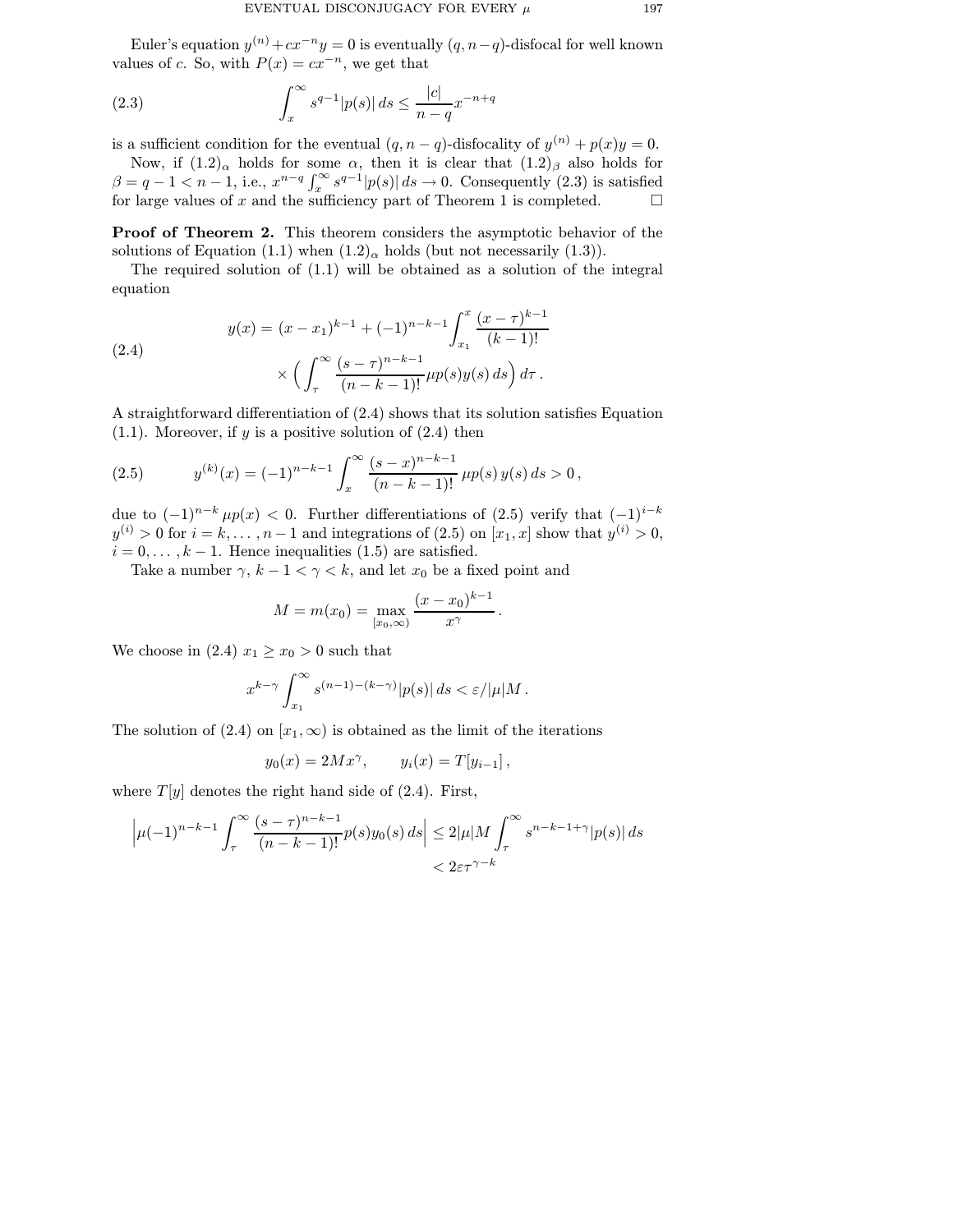for  $\tau > x_1$ . Therefore

$$
y_1(x) = T[y_0] \le (x - x_1)^{k-1} + \int_{x_1}^x \frac{(x - \tau)^{k-1}}{(k-1)!} 2\varepsilon \tau^{\gamma - k} d\tau
$$
  
=  $(x - x_1)^{k-1} + \int_{x_1}^x \cdots \int 2\varepsilon \tau^{\gamma - k} d\tau$  (*k* integrations)  
=  $(x - x_1)^{k-1} + 2\varepsilon \frac{(x - x_1)^{\gamma}}{(\gamma - k + 1) \cdots \gamma}$   
 $\le \left(M + \frac{2\varepsilon}{(\gamma - k + 1) \cdots \gamma}\right) x^{\gamma}$ 

for  $x \geq x_1$ , since  $m(x_1) \leq m(x_0) = M$ . Finally, we determine  $\varepsilon$  to be sufficiently small (perhaps by an additional increase of  $x_1$ ) so that the last bound is not bigger than  $2Mx^{\gamma}$ . This completes the estimate

$$
(x-x_1)^{k-1} \le y_1(x) \le 2Mx^{\gamma} = y_0(x), \qquad x \ge x_1.
$$

Since T is a positive operator, the next iteration yields  $y_2 = T[y_1] \leq T[y_0] = y_1$ and finally

$$
(x-x_1)^{k-1} \le \cdots \le y_2 \le y_1 \le y_0 = 2Mx^{\gamma}, \qquad x \ge x_1.
$$

A standard argument shows that this sequence converges to some solution  $u =$  $u(x, \mu, \gamma)$  of (1.1) such that  $0 < Ax^{k-1} \leq u(x, \mu, \gamma) \leq Bx^{\gamma}$  for the fixed  $\gamma$  which we took.

However, we claim more, namely, that there exists a solution  $u(x, \mu)$  which satisfies the inequality  $u(x,\mu) \leq Bx^{\gamma}$  for every  $\gamma > k-1$  on some suitable  $[x_0(\gamma), \infty).$ 

For every two solutions  $y_1(x), y_2(x)$  of (1.1),  $\lim_{x\to\infty} y_1(x)/y_2(x)$  exists, finite or infinite. Otherwise, if  $L = \liminf y_1(x)/y_2(x) \neq \limsup y_1(x)/y_2(x) = M$  then for every  $L < c < M$ ,  $y_1 - cy_2$  would be an oscillatory solution. In particular  $\lim_{x\to\infty} u(x,\mu,\gamma_1)/u(x,\mu,\gamma_2)$  exists for every  $\gamma_1,\gamma_2$ . The solutions in the set  ${u(x, \mu, \gamma) | k - 1 < \gamma < k}$  may have at most two different orders of magnitude, i.e., there cannot exist three solutions such that  $u(x, \mu, \gamma_1)/u(x, \mu, \gamma_2) \to \infty$ ,  $u(x, \mu, \gamma_2)/u(x, \mu, \gamma_3) \rightarrow \infty$ . Otherwise each solution in the 3-dimensional subspace that they span would satisfy inequalities (1.5) (up to  $\pm$  sign), which is known to be impossible. Thus  $\{u(x, \mu, \gamma) | k - 1 < \gamma < k\}$  consists of at most two subsets  $\Gamma_1, \Gamma_2$  such that  $u(x, \mu, \gamma_1)/u(x, \mu, \gamma_2) \to L$  as  $x \to \infty$ ,  $0 < |L| <$  $\infty$ , when  $u(x, \mu, \gamma_1), u(x, \mu, \gamma_2) \in \Gamma_1$  and when  $u(x, \mu, \gamma_1), u(x, \mu, \gamma_2) \in \Gamma_2$  but  $u(x, \mu, \gamma_1)/u(x, \mu, \gamma_2) \to 0$  when  $u(x, \mu, \gamma_1) \in \Gamma_1, u(x, \mu, \gamma_2) \in \Gamma_2$  (if  $\Gamma_2 \neq \emptyset$ ). Now we choose  $u(x, \mu) = u(x, \mu, \gamma_1)$  as an arbitrary solution in  $\Gamma_1$  and it satisfies (1.6) for every  $\gamma > k - 1$  on some suitable  $[x_0(\gamma), \infty)$ .

Unfortunately we cannot say anything about the other, "large", solution of (1.1) which satisfies inequalities (1.5). While in the proof above the solution was obtained as a fixed point of a contractive map, a similar technique is not available for the "large" solution. This happens probably because for the "large" solution the integral  $\int^{\infty} s^{n-k-1} |p(s)| y(s) ds$  is too close to  $\int^{\infty} s^{n-1} |p(s)| ds$  which does not necessarily exist.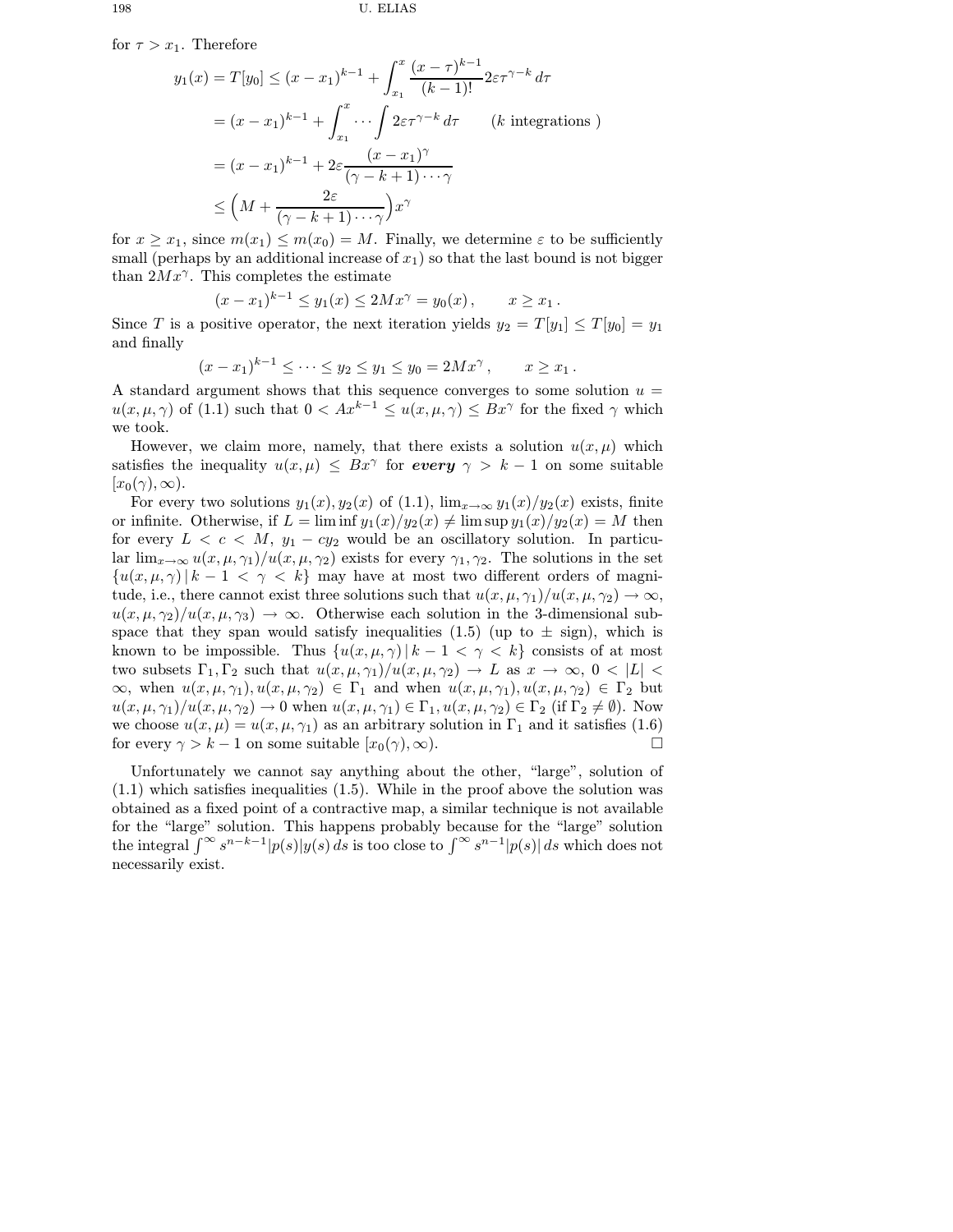## 3. Examples

The following examples demonstrate the asymptotic forms of the solutions of equations which satisfy  $(1.2)<sub>\alpha</sub>$  for  $\alpha < n-1$  and are not asymptotic to polynomials.

**Example 1.** Equation (1.4) with  $n = 2$ ,

(3.1) 
$$
y'' + \frac{\mu}{x^2 \log x} y = 0, \qquad x > 1,
$$

is transformed by  $t = \log x$  into  $tv'' - tv' + \mu v = 0$ , which has a solution

$$
v(t,\mu) = \sum_{k=0}^{\infty} \frac{(1-\mu)(2-\mu)\cdots(k-\mu)}{k!\,(k+1)!} t^{k+1}
$$

.

For a fixed *noninteger*  $\mu$ ,  $(1 - \mu)(2 - \mu) \cdots (k - \mu)/k! \sim ck^{-\mu}$  as  $k \to \infty$  by the Stirling formula, so up to a multiplicative constant

$$
v(t,\mu) \sim \sum_{k=1}^{\infty} \frac{t^{k+1}}{k^{\mu} (k+1)!} \sim \frac{e^t}{t^{\mu}}
$$

(see [PSz, Part IV, 70]) and

$$
y(x,\mu) = \sum_{k=0}^{\infty} \frac{(1-\mu)(2-\mu)\cdots(k-\mu)}{k!\,(k+1)!} (\log x)^{k+1} \sim \frac{x}{(\log x)^{\mu}}
$$

as  $x \to \infty$ . Another solution of (3.1) is

$$
z(x,\mu) = y \int_x^{\infty} y^{-2} dx = x(\log x)^{-\mu} \int_x^{\infty} x^{-2}(\log x)^{2\mu} dx \sim (\log x)^{\mu}
$$

(verify by l'Hopital rule).  $y(x, \mu), z(x, \mu)$  are the "large" and "small" solutions of (3.1), respectively.

It is remarkable that for an integer valued  $\mu$ , say  $\mu = m$ , the roles interchange and  $y(x,m) = \sum_{k=0}^{m-1} \frac{(1-m)(2-m)\cdots(k-m)}{k!\ (k+1)!} (\log x)^{k+1} \sim c(\log x)^m$  becomes the "small" solution while  $z(x,\mu) = y \int y^{-2} dx = (\log x)^m \int (\log x)^{-2m} dx \sim$  $x/(\log x)^m$  is the "large" solution.

**Example 2.**  $u = x^{k-1}(\log x)^q$  satisfies inequalities (1.5) and it is a solution of

$$
(3.2) \t u^{(n)} + (-1)^{n-k-1} \frac{q(k-1)! (n-k)! (1+o(1))}{x^n \log x} u = 0, \t 1 < x < \infty,
$$

where  $o(1)$  is a certain polynomial of  $(\log x)^{-1}$ .

 $v = x^{k} / (\log x)^{q}$  satisfies (1.5) as well and it is a solution of another equation,

$$
(3.3) \t v^{(n)} + (-1)^{n-k-1} \frac{q k! \left(n-k-1\right)! \left(1+o(1)\right)}{x^n \log x} v = 0, \t 1 < x < \infty.
$$

(3.2) and (3.3) are verified by direct calculation. Examples 1 and 2 show that the estimates  $(1.6)$ ,  $(1.7)$  are not far away from reality.